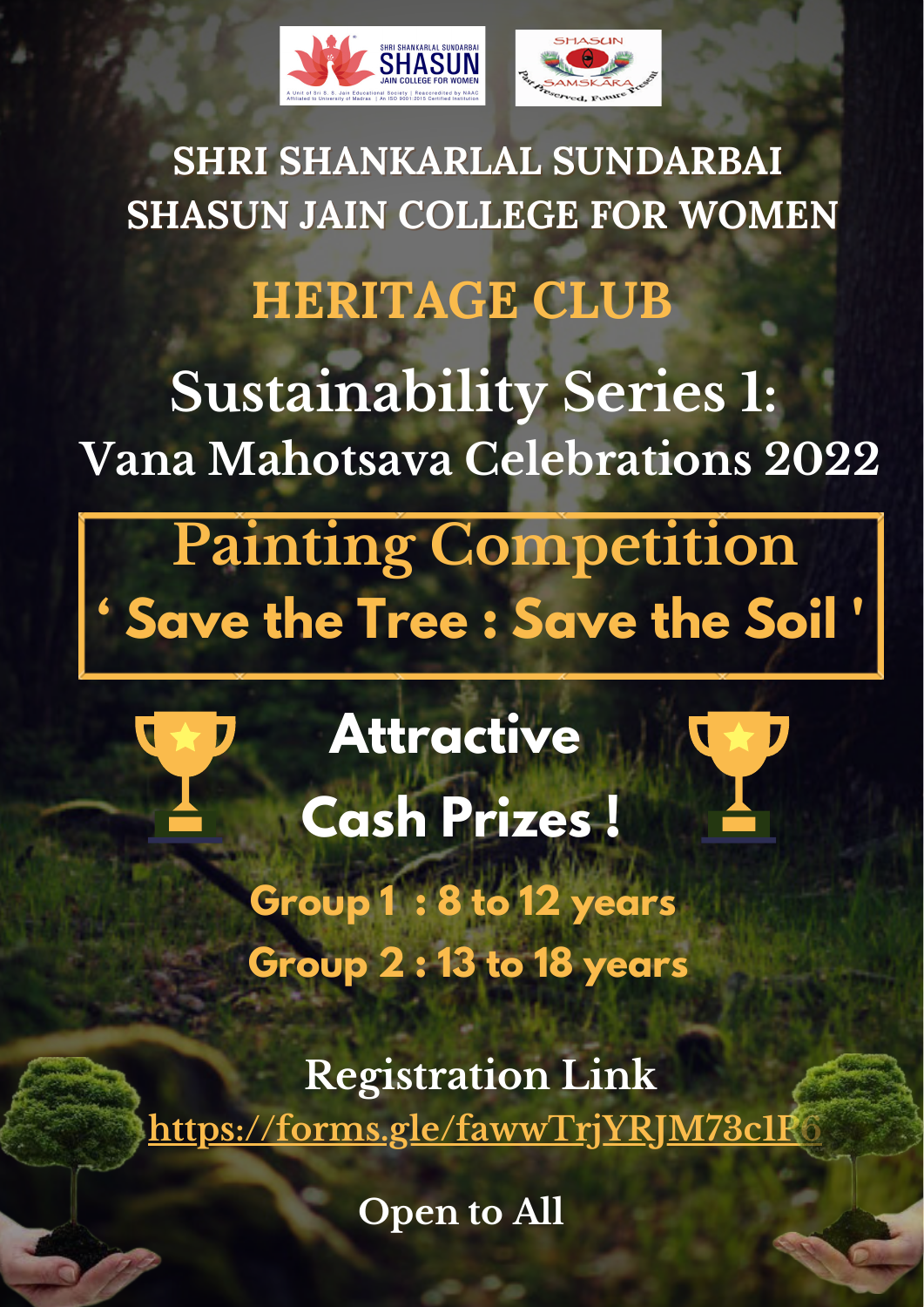#### **Topic :**

### **' Save the Tree : Save the Soil '**

## **SHASUN Painting Competition Rules**



**Entries for the current competition will be accepted until 30 - June- 2022. The terms and conditions are as follows:**

- **Artwork must be in A4 size**
- **Work should be done either in dry colors (crayon, pencil, Staedtler 's, dry pastel) or water colors (Cake, water, poster and acrylic colors) or in oil based colors (oil color/ canvas colors) only.**
	-
- **Drawing, sketch or painting can be on any paper, drawing paper or canvas.**
- **Entries will be accepted as original. Any entries copied by any means will not be considered.**
- **The winners will be selected by the jury.**
- **E-certificates will be issued to all the participants, while the best place holders will be awarded cash prizes.**
- **Send the scanned copy of paintings to coeac-events@shasuncollege.edu.in**